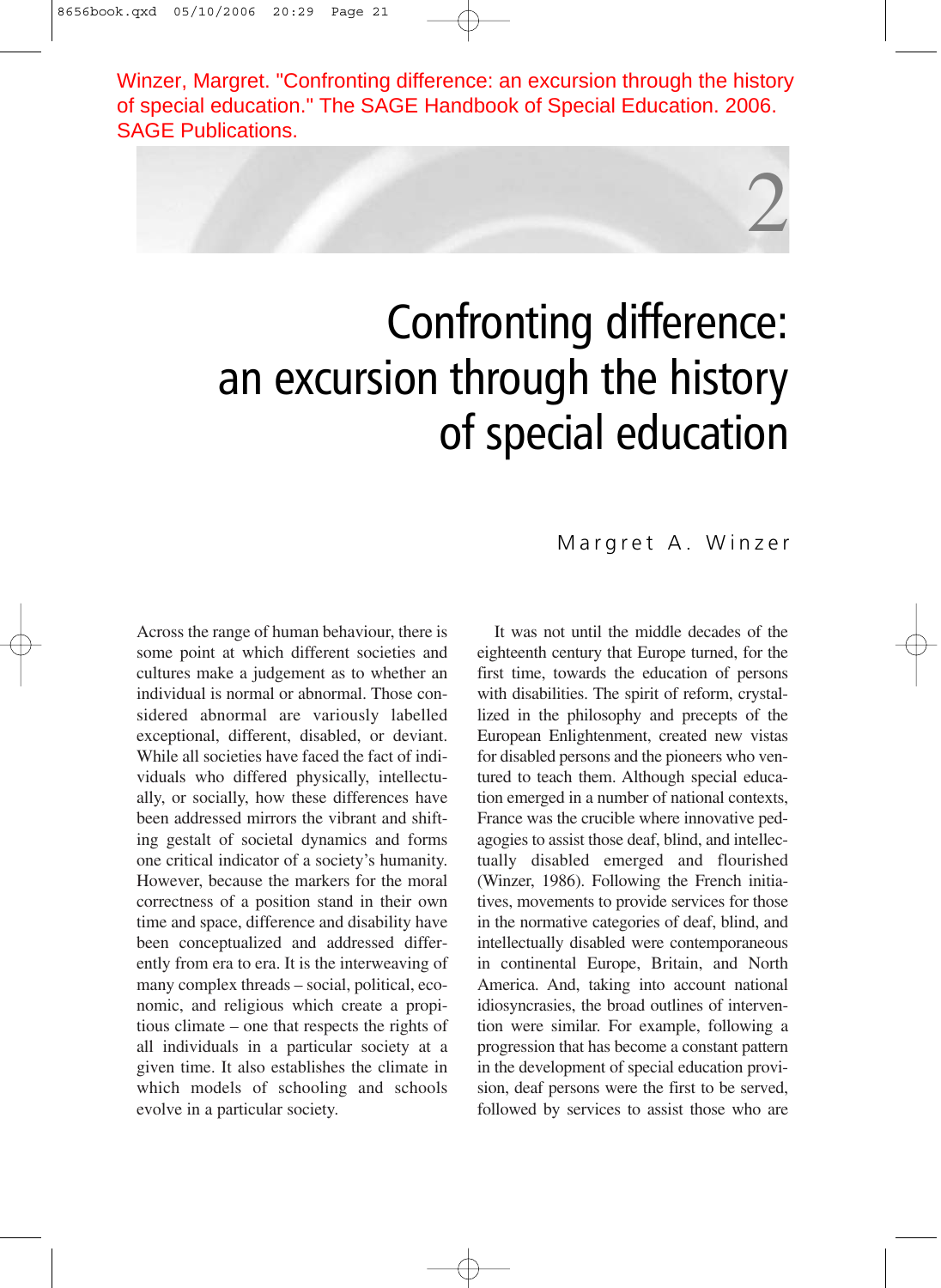blind, followed by services for persons with intellectual disabilities (Winzer, 1998). In addition, much education for people with disabilities has been inspired by evangelical commitment; early pioneers and teachers often arose from the clergy.

From the outset, special education has been subject to reforms. In fact, more than in general education, reform movements directed at curriculum, at specific groups, at discrete settings, or at the entire enterprise, have redounded. The complex history and cycles of special education show a field always vulnerable to the caprice of changing fashions, politics, and fads, and characterized by fervent appeals to new philosophies and paradigm shifts. Quests for reform come from within the profession; just as often from without. The field can catalogue a long series of reforms constructed in particular eras in response to political rhetoric, social perceptions, and fiscal conditions.

The emotional appeal of school location – where students designated as having special needs should receive services – has made school addresses central to all reform in special education. As reforms are continuous and reflect a society's view of what is important at a given time, a gradual humanizing stance from society in general has been accompanied with significant thrusts for general school environments, currently encapsulated as inclusive education, inclusive schooling or, occasionally, progressive inclusion.

Given the critical nature of location in the history of special education, this chapter uses locational developments as stepping stones through its history to provide an overview of historical developments. The history of special education is complex and the debates, issues, and controversies that have always characterized the enterprise so interwoven that a quick review cannot capture the reforms and detours in development nor the subtle ways in which particular contentions have been woven together to generate arguments for a particular ideological stance. More detailed accounts of these issues can be found in Cole (1989), Lazerson (1983), Tomlinson (1982), and Winzer (1993).

# ADDRESSING THE HISTORY OF SPECIAL EDUCATION

The history of special education cannot be described as extensive; the historical literature tends to be scattered and specialized. Save perhaps for the history of deaf education, there is so little comprehensive research that the historical development remains a relatively unexplored cul-de-sac within the history of education.

Indeed, many special educators seem curiously disinterested in the foundations of the field; historical knowledge is learned incidentally and unintentionally (Mostert & Crockett, 1999–2000; Winzer, 2004). To some, history becomes increasingly selective, with the past made over to suit present intentions; others speak to the 'lack of history' (Renzaglia, Hutchins & Lee, 1997, p. 361). At the same time, some contemporary writers disparage earlier events, programmes, and pioneers in favour of contemporary models. Some point to fossilized traditions; others hold that if today's inclusive movement embodies the best ideals of social justice then the past, by extension, had to be unjust (Winzer, 2004). Implicit to this position is a steadfast unwillingness to learn from the wisdom of the accumulated past.

In 1975, Blatt observed that 'in this field we call special education, history has not served us well. We have not learned from it' (p. 404). Yet, the complex dilemmas of contemporary special education did not emerge in a vacuum; rather, they arose from almost two centuries of social, legal, and educational changes that have left a storehouse of unresolved issues.

Historical inquiry is a vital component of the struggle to understand our ideologies and practices. Complex issues seldom yield to broad generalizations and a historical tool enables us to examine theoretical stances in different ways and challenge the inadequacies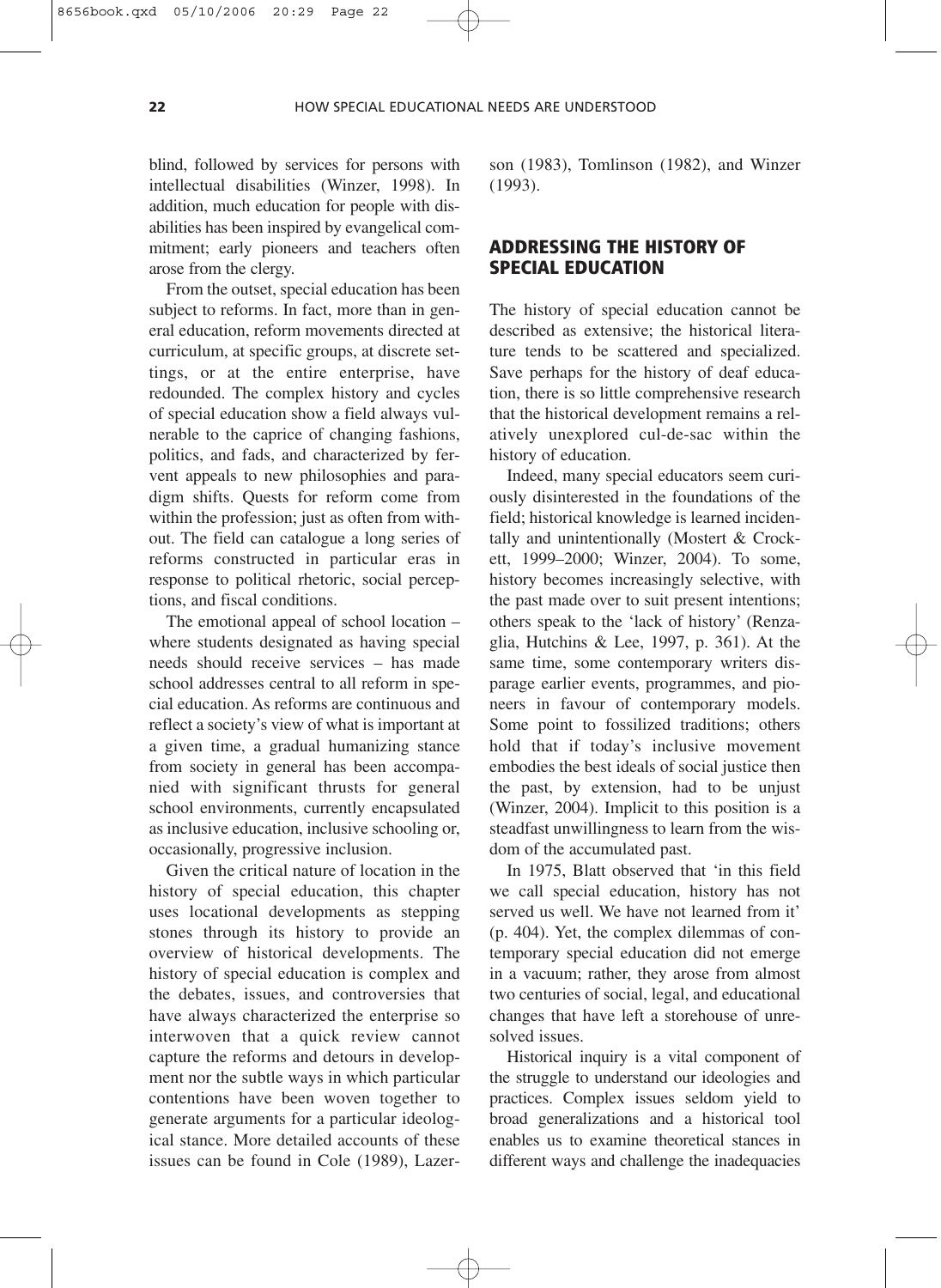of single explanations for complex educational movements. Certainly, a consideration of the historical background of current issues is no guarantee that special education will not repeat its mistakes, but an examination of the past illuminates both past endeavours and the underpinnings of current dilemmas. Distinguished pioneers have provided a legacy and a 'heritage rich with lessons abundantly able to inform contemporary issues in special education, particularly those related to intervention' (Mostert & Crockett, 1999–2000, p. 134).

While some detours cannot be erased from our professional history, special educators do not need to assuage some collective guilt. Rather, we should celebrate the contributions of the brilliant, innovative, often controversial and erratic philosophers, physicians, pedagogues and many others of a philanthropic bent who laboured in their own societies and eras to improve the lives of persons with disabilities. Among the venerable list are those who created opportunities for deaf persons such as John Wallis, John Bulwer, John Comad Amman, Samuel Heinicke, Michael Charles de l'Epée, and Thomas Hopkins Gallaudet. For those blind stand Edward Ruston, Valentin Häuy, and Samuel Gridley Howe. Phillippe Pinel, Jean Etienne Esquirol, Benjamin Rush, and William Tuke improved the lives of those mentally ill; Itard, Seguin, Belhomme, Ferrus, Falret, Voisin, Vallee, and Saugert intervened with people who were mentally retarded.

#### PIONEERING EFFORTS

Prior to the mid-eighteenth century, individual deviations were rarely tolerated and little was done for those who in some way disrupted the norms of a society. Disability was not an innocuous boundary; rather, it was a liability in social and economic participation. People perceived as disabled – whatever the type or degree – were lumped together under the broad categorization of *idiot*, scorned as inferior beings and deprived of rights and privileges.

This early period is replete with innumerable stories of healing, many imbued with an aura of the miraculous. By the close of the fifteenth century, the uncertain recitation of miracle and legend conceded to the more or less stable compilation of authenticated records. By the end of the next century, there was a growing literature, a spawning of ideas, and innovative individual interventions, particularly with deaf persons (see Winzer, 1993).

The middle decades of the eighteenth century witnessed the pervasive influence of the European Enlightenment. While the intellectual project of the Enlightenment was to build a sound body of knowledge about the world, its humanitarian philosophy prompted ideas about the equality of all people and the human responsibility to take care of others, particularly individuals outside the private circle of the home and the family. Reform movements sprang up, aimed at the improvement of the well-being of groups of individuals, varying from poor people and slaves to prisoners, the insane, and disabled people.

In France, the Abbé Michel Charles de l'Epée assimilated Enlightenment ideals of equality, as well as novel concepts about language and its development. He joined these to the sensationalist philosophy of John Locke and the French *philosophes* to promote innovative approaches to the education of deaf persons. If de l'Epée's doctrine promoting a silent language of the hands was not unprecedented, it was nevertheless revolutionary in the context of the times. In devising and instructing through a language of signs, the Abbé gave notice that speech was no longer the apex of instruction in the education of deaf persons. Simultaneously, he influenced and guided innovations for other groups with disabilities, specifically those blind, deaf blind, and intellectually disabled.

Following de l'Epée's successful mission with deaf students, Valentin Häuy in 1782 initiated the instruction of blind persons using a raised print method. Somewhat later, in 1810, Edouard Seguin devised pedagogy for those considered to be mentally retarded.

The French educational initiatives travelled the Atlantic to be adopted by pioneer educators in the United States and Canada.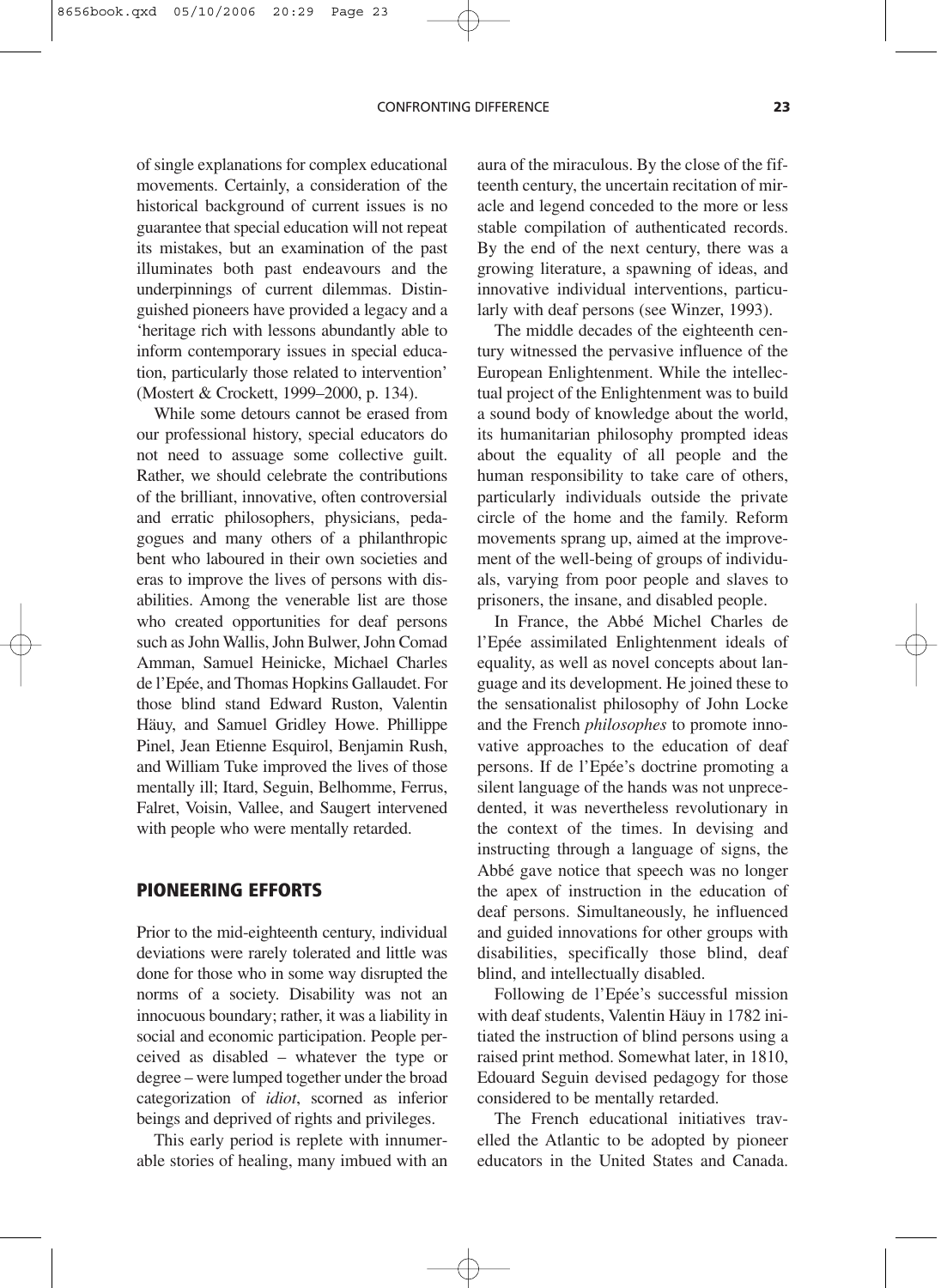The influence in Britain was less pervasive. In that turbulent period, religious zealotry and political conservatism held sway, while one dominant mode in British thought was animosity to all things French. Although the British social climate promoted education of some disabled persons largely as an extension of schemes for managing the impecunious, the dependent, orphans, and 'vicious' children, the French advances were largely denounced. For example, the sign language system developed by de l'Epée was characterized as 'altogether useless' and 'an absurd and inexcusable waste of time' (cited by Seigel, 1969, p. 115).

Rejection of French innovations did not imply that British advances were minor. On the contrary. Building on the prerogatives of earlier pioneers, teachers and clergy such as Thomas Braidwood and John Townsend promoted education for deaf persons. Schemes to assist other groups soon followed.

By the close of the eighteenth century in Europe and Britain, the instruction of disabled persons was no longer confined to isolated cases or regarded merely as a subject of philosophic curiosity. Permanent facilities were established, staffed by a cadre of teachers experimenting with novel and innovative pedagogical methods. The French endeavours formed the core of systems and methods adopted in the United States and much of British North America (Canada). In the latter, however, the Maritime provinces of Nova Scotia and New Brunswick initially adopted British pedagogy (see Winzer, 1993).

#### INSTITUTIONAL MODELS

Prompted by Enlightenment thought, earlynineteenth century Americans found a common level of sympathy to improve the lives of people who were weak, dependent, or disabled. Founded on a humanitarian philosophy, evangelical commitment, and unbounded philanthropy, they established from 1817 onwards a complex of institutions designed to cater to the unique needs of exceptional individuals.

As social philosophy, special education was reformist but not radical. Institutional openings coincided with a period of wide social reform and embodied the three major principles of nineteenth-century child rescue – protection, separation, and dependence. Development was built on the recognition of the need for organized social responsibility and intrinsically associated with changing social, economic, political, and religious determinants of earlynineteenth century American society. As well as being urged on the grounds of expediency, charity, and imperative duty, institutional formation represented rapidly changing perceptions of the role of disabled persons in an industrializing society.

This early special education, under the aegis of the clergy and philanthropy, and presented in an expanding complex of institutional settings, had two faces. On the one hand, it was the protector of vulnerable children. Pioneer reformers, not uncertain in their piety and concerned with humane treatment for the disabled and disenfranchised, set out to provide for those perceived as being in need of assistance. Institutional settings would protect children and youth from a callous world, while at the same time providing examples of the evangelical belief that all people were capable of being saved. For examples, Thomas Hopkins Gallaudet, reflecting his views of upper-class Protestant New England society, defined his role within a missionary context. He viewed himself as responsible for the character formation of pupils, and entrusted by God as a private steward of their welfare (Valentine, 1991). Deaf people to Gallaudet (1836) were 'Longneglected heathens,' (p. 217), excluded from the hopes and knowledge of Christianity and dwelling in a 'moral desert' (in Barnard, 1852, p. 102).

On the other hand, the activities had the effect of limiting opportunities for the very pupils they set out to serve. Child-saving was sanctioned in the interests of social control: special schooling served the interests of advantaged members of society by maintain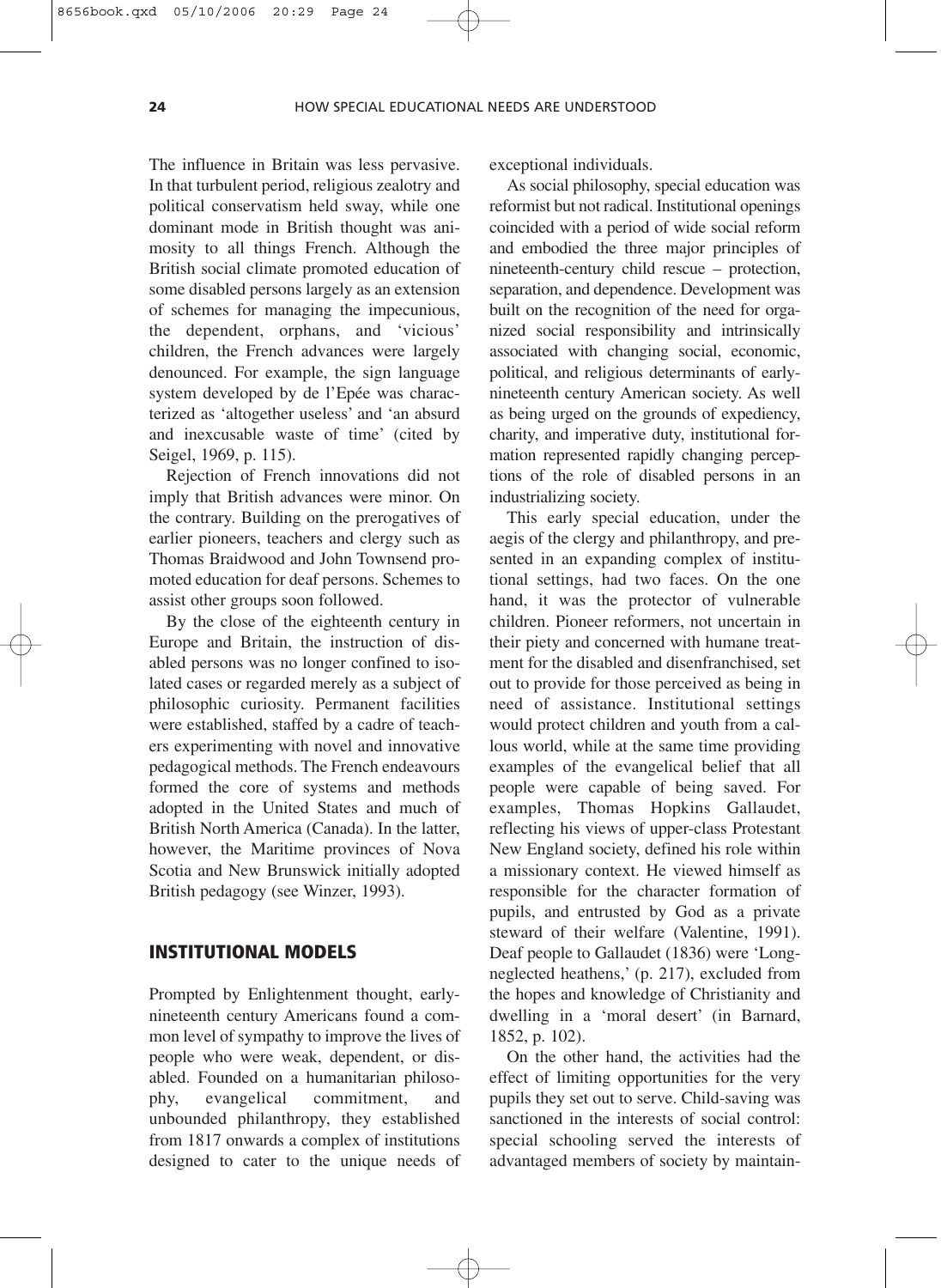ing and rationalizing the further marginalization of those it purported to help. It also served to turn consumers into producers. Schooling for blind children would remove from society 'so many dead weights' and prevent them from becoming 'taxes on the community' (Dunscombe, 1836, p. 97). Education would emancipate deaf children from 'the fetters … imposed by their deafness' (Ontario Institution, 1895, p. 12) so that 'the old ignorance, the old animism, the old brutishness are passed away' (Turner, 1858). For the mentally retarded, 'Being consumers and not producers they are a pecuniary burden to the state. Educate them and they will become producers' (Knight, 1860, cited in Trent, 1994, p. 25).

Reformers held that students with disabilities required different forms of organization. The system that emerged reflected the perception of disabled persons as different, deviant, and charity recipients. The nature of services was educational, but the context in which they were presented fell wholly within the confines of public charities. Hence, the common designations of institution, asylum, colony, or training school reflected a fact – students were public beneficiaries, dependent on official charity.

Institutionalization, as an idealistic reform, sought to concentrate persons with disabilities in rural environments where the daily regimes were typical of rural life. For persons with mental retardation, the rural institutions soon evolved into farm colonies consisting of a custodial department, a training school, an industrial department, and a farm. Inmates laboured on the farm, worked the heavy machinery in the laundry, print shop or boiler room, and tended the animals and farm. Females performed domestic chores, did the sewing and mending, and the hand laundry. For custodial clients, even rudimentary optimism was soon abandoned. Samuel Gridley Howe ( $[1848A]$ , 1972) described idiots – at that time the lowest category of feeble mindedness – as 'mere organisms, masses of flesh and none in human shape' (p. 7). Seen as incurable and totally unteachable, the eventual release of custodial inmates grew increasingly doubtful.

Throughout the nineteenth century, institutions formed the chief setting for training and instruction. By the close of the century, a complex of institutions was in place and the social, educational, and psychological philosophies that propelled the institutional movement were well developed. However, these institutional settings were not developed within the framework of a stable school system. Permanent facilities predated the common school movement by four decades and birthed the dual system of special and general education that, despite reform efforts, remains prevalent today.

## COMMON SCHOOLS

Robert Osgood (1997) points out that 'The common school movement has long constituted one of the defining themes and primary focal points of scholarship in the history of American education' (p. 375). Not only did the movement stamp indelibly the historical and cultural fabric of America and other countries with similar movements, but it changed the course of educational intervention for students with special needs. North American special education drew heavily on British and European experience, particularly in philosophy and pedagogy. Therefore, although this and the following sections address chiefly the North American experience, other nations were, in the broadest way, similar in their development of pedagogies and settings that allows for some generalizations to be made.

Under Horace Mann's reorganization, American public education became, for the first time, a state vehicle. With the primary object the socialization of all children, the common schools represented the unique means to instil American values into students with diverse ethnic, cultural, linguistic, and religious backgrounds and therefore provided a bulwark against the radical social, economic, and demographic changes that threat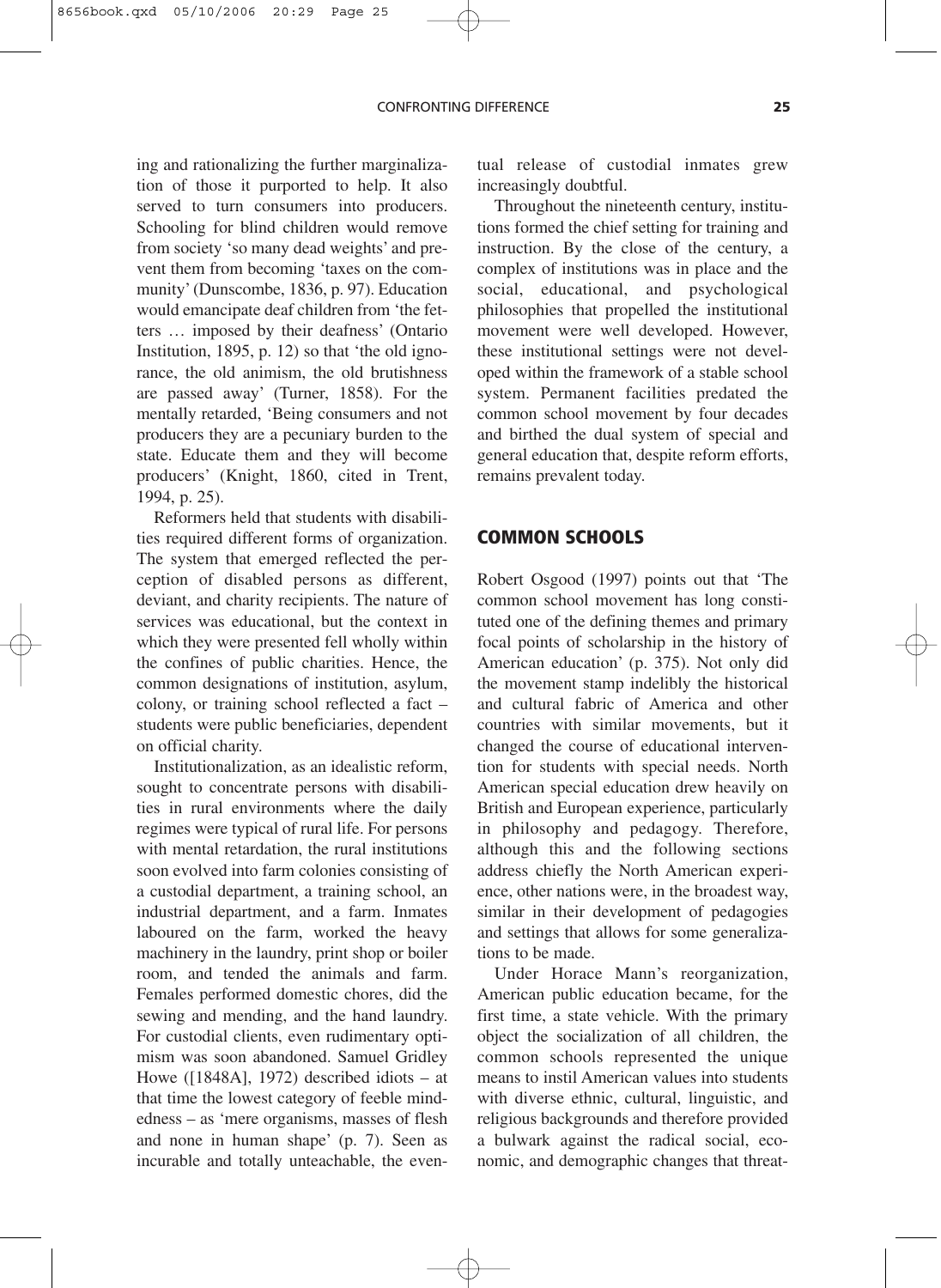ened to destabilize American society in the post-Civil War period.

The initial vision of the common schools embraced all students, from the docile and tractable to the deviant and the intractable. But almost from the outset, the reformist and optimistic impulses that characterized the common school ideal faltered when confronted with disobedient, rambunctious, and nonconforming students. Issues of classroom behaviour touched upon basic notions of child normalcy (or deviance), and the authority of both adults and social institutions such as schools. The school system was little willing to tolerate students who violated social mores, failed to conform to the expectations of teachers, and mounted threats to the placidity of general classrooms.

Adopting models developed in Halle, Germany in 1859, jurisdictions in the eastern United States established ungraded classes in the 1870s. Those sent to ungraded classes tended to show the unholy trinity of academic retardation, low intelligence, and undesirable behaviour. They were the trouble-makers, depicted in contemporary reports, as the 'morally as well as intellectually weak,' and the 'troublesome and obnoxious' (see Osgood, 1997). The majority of students were male. As Baker (1949/50) later pointed out, 'Boys of all ages bully, fight, and act smart aleck much more frequently than girls' (p. 203). Joining the disabled group were children of immigrant backgrounds. In ungraded classes, the Americanization of immigrant children and English language instruction were fundamental activities (Osgood, 1997).

Leading educators articulated the philosophical and pedagogical bases for the establishment of special segregated classes within the public schools. Bolstering arguments about class size, teacher time, and declining standards were the voices of prominent special educators such as Alexander Graham Bell and Samuel Gridley Howe who disputed institutional landscapes and the congregating of persons with disabilities together. Edward Johnstone, superintendent of the Vineland

Institution for Feeble Minded Boys and Girls took a more modern stance. 'The blind, the deaf, the crippled, and the incorrigibles must some day take their place in the life of the commonwealth with normal people,' he said. Therefore, 'they at least must have training in the public schools to keep them from becoming institutionalized and thus losing touch with normal community life' (Vineland, 1912, p. 22).

Many of the special classes that were formed before 1900 faltered. Classes which sought to raise the pupils' standards to those of regular class members failed in their efforts at remediation; others suffered from a lack of trained teachers, materials, official commitment, and funding. Many schools' systems operated only one type of special class, which were often used merely to dispose of children who did not conform to a school's behavioral standards. Little distinction existed between obstreperous and recalcitrant pupils and defective learners. Only small numbers attended, a condition preserved by attrition. As one administrator pointed out in 1909, these students 'tend to drop out, or be forced out, of school and the problem of the exceptional child disappeared with him' (in Tropea, 1987a, p. 31).

By the close of the nineteenth century, many European jurisdictions provided both free and compulsory education for exceptional students. Denmark, for example, mandated compulsory education for children with sensory impairments in 1817. France passed legislation in 1882 enforcing primary instruction for disabled children. The British Elementary Education Act (Deaf and Blind Children) of 1893 placed the financial responsibility of compulsory education with departments of education. The movement from supplicant to school child emerged more tardily in North America. Although many of the early state constitutions of the United States spoke freely and somewhat loosely about guaranteeing free public education to all children, compulsory schooling became a reality only in the 1890s. Even then, most state's earliest requirements were lax, with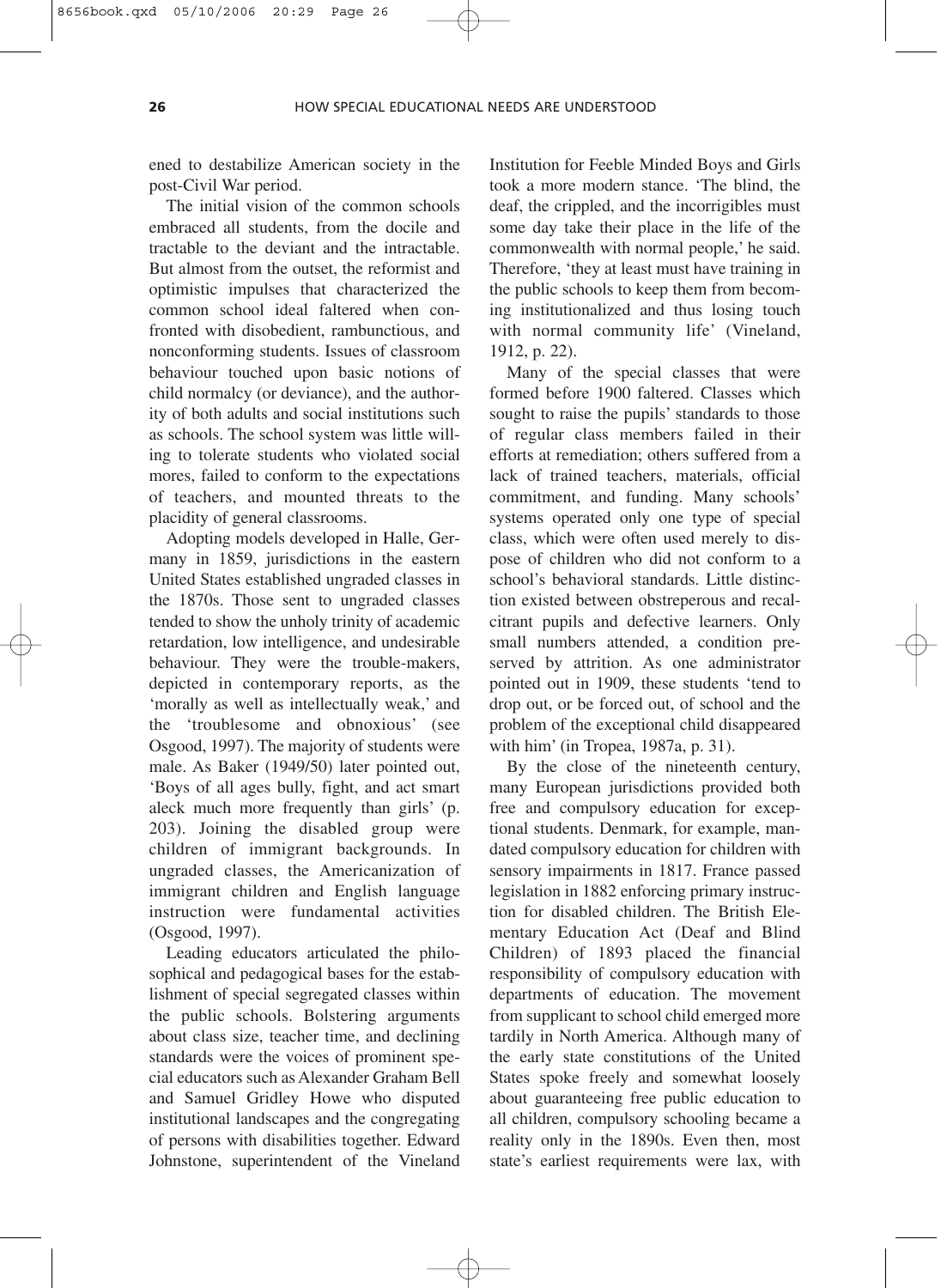exemptions for poor families, families involved in agriculture, and families with sick or disabled children (Trent, 1994).

Thus the majority of children with disabilities remained unserved. Yet, the tightening of compulsory attendance laws meant that schools could no longer ignore part of the clientele; once the state assured the right to compel attendance, then the state also had the responsibility to provide an education congruent with students' needs. Hence, special education, still largely confined to institutional settings and nascent segregated classes, was established as a permanent enterprise. It was, however, a fairly well-kept secret in the entire education establishment. The system was separate from general education with different settings and classes, and the beginning of specialized training for teachers and the development of a cadre of specialists from allied disciplines that bolstered school efforts. Special, segregated classes, which were destined to become both the backbone and the chief bone of contention in special education for all of the next century, arrived largely unheralded.

## SPECIAL CLASSES

From about 1890, the movement for special classes gathered strength. By the turn of the century, the schools' responses to student heterogeneity became more organized and the new century ushered in a massive expansion of special, segregated classes. By 1913, 108 cities had special classes and special schools (Trent, 1994). By 1927, 218 US cities had special or ungraded classes for about 52,000 children labelled 'mentally handicapped' (Osgood, 1997).

A matrix of reasons accounted for the mounting numbers of special classes and the students in them. These included rapidly increasing numbers of immigrant children entering neighbourhood schools; the lessened participation of youth in the labour market; greater state involvement in the hitherto sacrosanct domain of the family; legislation affecting women, families, and children; new concepts about child normalcy; the birth of compulsory attendance laws; the testing movement; the development of the fields of psychiatry, psychology, and the mental hygiene movement; slowly changing conceptions of exceptional persons which generated altered ways of viewing the institutionalized population; and complaints about the custodial and retrogressive nature of public residential institutions. Child mortality and child morbidity decreased and faced schools with large numbers of students with mild disabilities to learning. As well, constructs of disability had shifted and evolved during the latter half of the nineteenth century as new knowledge and beliefs about the nature of various conditions and the educability of those identified as having them emerged. The child study movement and new psychological and medical findings made professionals, parents, and the public more alert to the educational implications of physical and mental disabilities.

Medical models prevailed, although deeply influenced by the religious and moral preoccupations of the times. Medical models assumed both quantitative and qualitative difference between normal and abnormal. By the 1880s, socially constructed categories that included emotional and behavioural indices truly emerged. It was believed that 'Minor mental defections were fertile ground that allowed ineradicably evil mental attitudes to take ready root' (Vineland, 1894, p. 37). Contributing further to a medical stance was the popularity of evolutionary explanations for social problems, manifested as Social Darwinism and the eugenics movement.

As biology became destiny, evolutionary analogies, explanations, and ways of thinking rapidly became ubiquitous in North America. The public gravitated towards uncomplicated interpretations and explanations of human differences. Many interpreted the ideas of Darwinism and natural selection to mean that procreation was a social, not an individual, issue. Moreover, individuals could be scientifically shaped and controlled to fulfil the nation's destiny.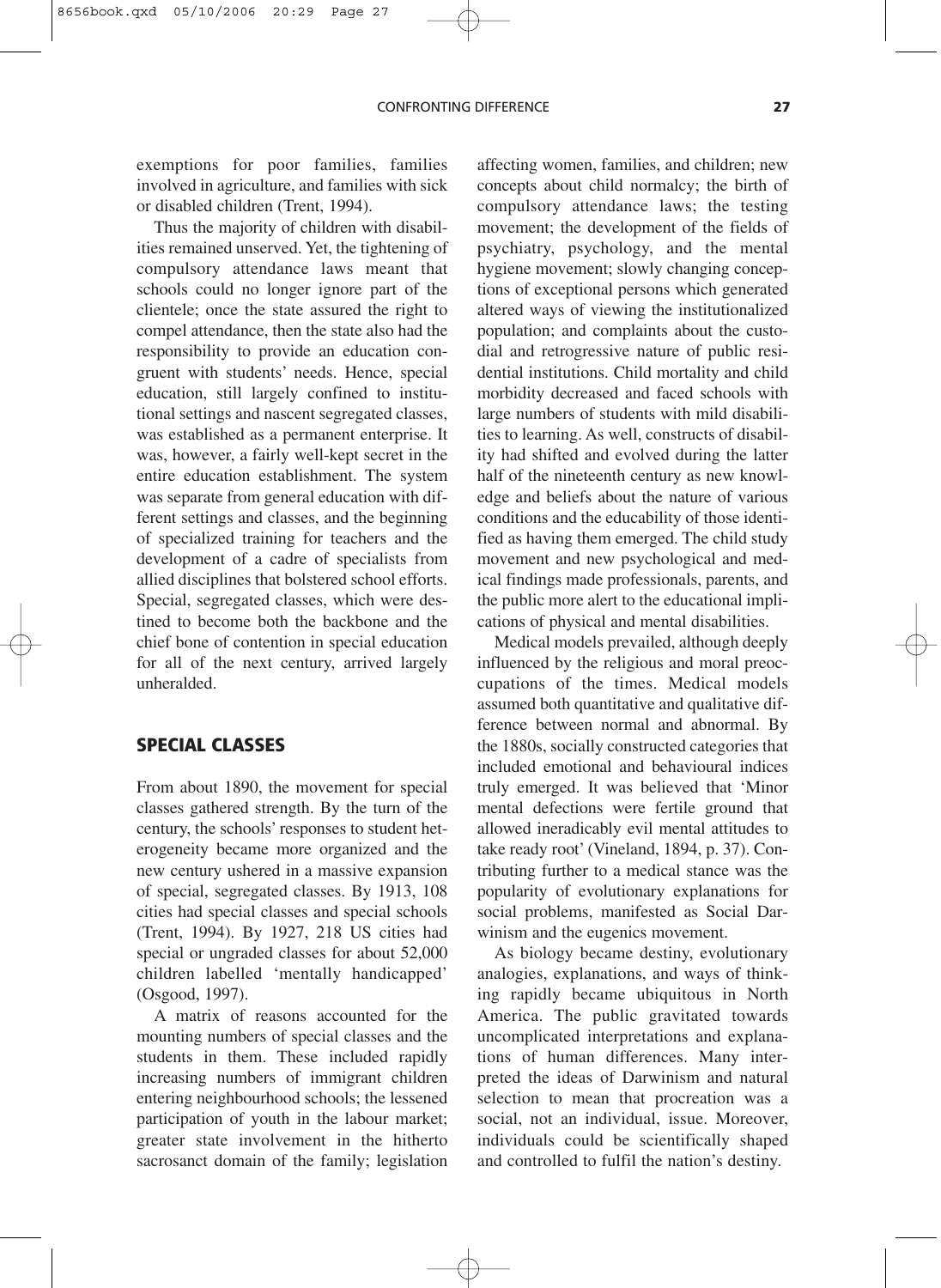Civilized society, threatened by genetically defective strains from both immigration and at home, became hostile and repressive and developed an enthusiasm for sterilization. The first state sterilization law, passed by the Indiana legislature in 1907, provided for the 'prevention of the procreation of "confirmed criminals, idiots, imbeciles, and rapists"' (Landman, 1932, p. 55). Special educators joined the new breed of moral entrepreneurs in their crusade for a genetically and socially pure America. By the mid-1930s, more than 20,000 people with mental retardation and epilepsy had been sterilized (see Winzer, 1993).

Educators operationalized the medical model in various modes. For example, with the emphasis on biology and medical orientations, mental abnormality was propelled to prominence to become the major category of disability by the late 1800s. In the institutions for the mentally retarded, a great reliance developed on medical practice, medical institutional structure, and medical leadership. In the school milieu, educators assumed that disorders had distinct patterns of symptoms and signs that resulted from different disease entities and causes, and responded to different treatments. Children were classified within medical knowledge, labelled with a particular disability designation, viewed as deviant, and propelled toward certain institutions, special classes, and pedagogical practices.

The period that matched the growth of scientific racism – from about 1880 to 1925 – was also the most critical for the development of special classes. Special class promoters in the early twentieth century built cogent and persuasive arguments on an already existing body of sentiment and experience. They argued that special education was a logical extension of regular education and the sole effective means of turning handicapped people into producers, and a means of protecting society from 'the threat of the feebleminded'.

Within the confines of the school system, segregated classrooms effectively removed what Wallin (1914) called the 'flotsam and

the jetsam', the 'hold backs and the drags' (p. 390). Thus removed from the mainstream, problem children could not disrupt classrooms or contaminate the learning of others. As well, educators could 'ensure diagnosis and treatment at an early age' and use the classes or 'clearing houses for personnel segregation before adult life is reached' (Fernald, 1912, p. 9). Moreover, said a later writer, 'The special school or class has many advantages in that the various resources of the school system can be centered upon traditional and certain desirable routines in behavior can be more easily established' (Notes …, 1946/47, p. 49).

From 1910 to 1930 there occurred a huge spurt in the enrolments in and types of special classes. Special settings and specially trained teachers served children variously described as deaf, blind, hard of hearing, near blind, undernourished, crippled, academically maladjusted, mentally retarded, speech defective, tubercular, and so on (Palen, 1923). The most heavily funded programmes in Canada and the United States were in mental retardation, followed by speech and hearing disorders.

As the special classes expanded and the fields of psychology, mental testing, social work, and health care developed, a corps of special personnel emerged. Special services provided by psychologists, public health nurses, school workers, and clinics supplemented the work of the schools.

Increased financial support for special classes and schools after World War I ushered in a period of rapid growth in services for mildly handicapped students (Johnson, 1962). Classes, pupils, the teaching force, teacher training facilities, and allied specialists expanded even further. By 1949, there were 175 institutions offering preparation programmes for special educators. The curricula designed for segregated classrooms were refined and structured.

Traditionally, those considered abnormal were seen as not only valueless but generally harmful to society; besides being non-producers, they absorbed the energies and the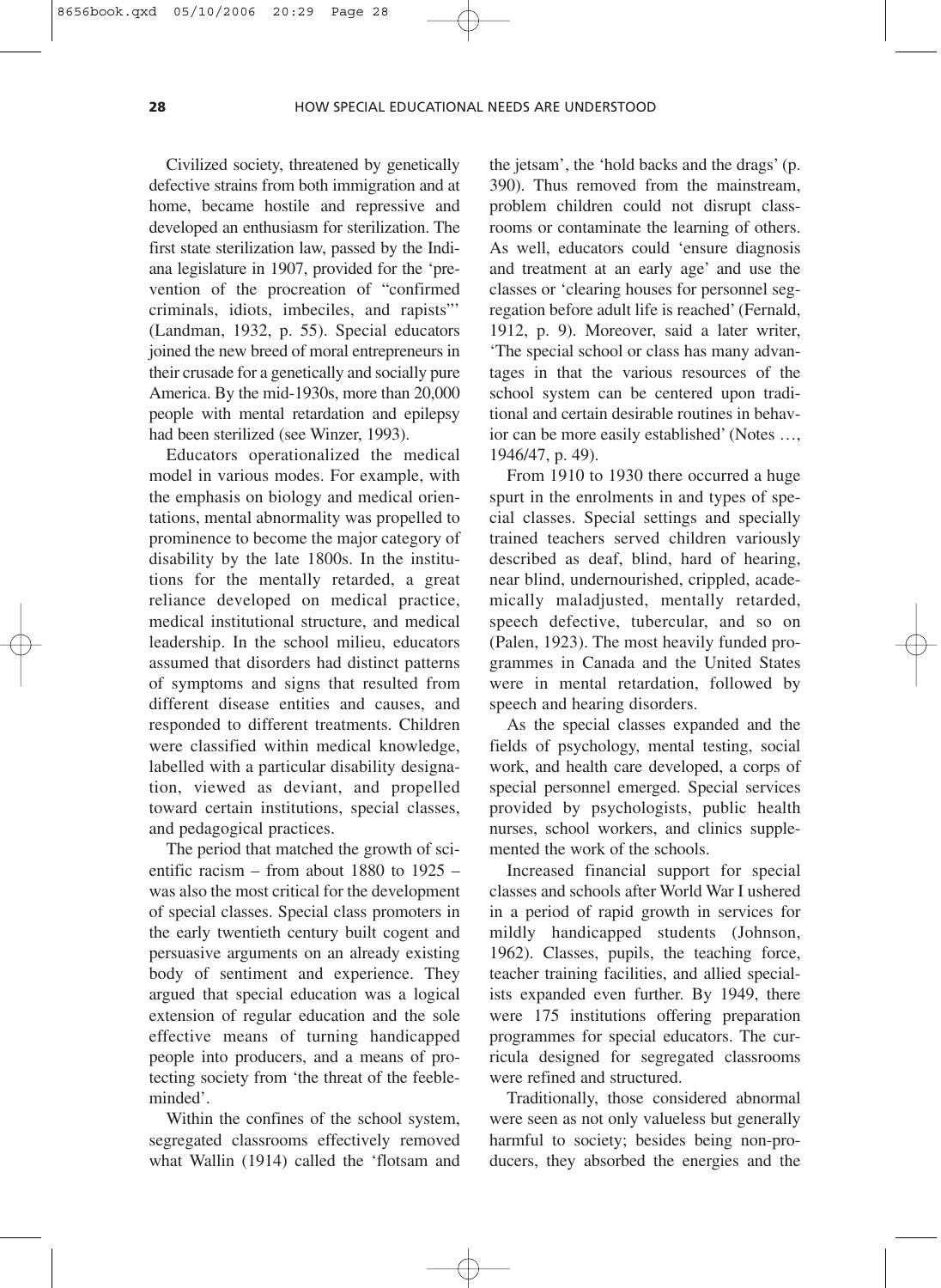productive power of others. During the 1920s, special educators flirted with the concepts of Progressive education. They embraced the notion that schools should assume leadership in initiating social change and accept responsibility for the present and future needs of students. To many practitioners, the ultimate goal of special classes was 'to provide as many as possible with the means of living as normally as possible and of procuring independent livelihood' (Percival, 1946/47, p. 237).

In special classrooms, teachers constructed and then reaffirmed the belief that their students were both capable of and deserving of an education. They abandoned the inflexible curricula that proved the undoing of children who did not conform to the common notion of normal. Rather, practical instruction in trades and agriculture for the boys and in domestic skills for the girls took precedence over the academic programme. About half the time was spent on academics. The remainder was on practical handwork – sewing, weaving, knitting, and cooking for the girls; woodwork for the boys (Percival, 1946/47).

Percival observed in 1946 that 'The immediate purpose of most of these special classes is, of course, to enable the pupils to mingle in due course with normal children' (p. 237). This rarely happened. Right into the 1960s, the segregated class was the unchallenged leader as the preferred setting for students with special needs. In fact, special classes expanded even more during the late 1960s, in part due to the creation of the category of learning disabilities in 1963.

At the same time, the expansion of special classes confirmed for general teachers the parameters of acceptable achievement and behaviour in their own classrooms. Social rejection and stigmatization of pupils and perceptions of the field as unique and different widened into a chasm separating both sets of players within a dual system. Special education remained different and separate from the general stream, with alternate guidelines for programme planning and service provisions.

## CREATING A PROFESSION

At the time of the founding institutions, schooling was a charitable enterprise; worthy, but unimportant to the national interest. Early administrators arose from the clergy; it was not until mid-century that private philanthropy ceded to bureaucratic social welfare and school leaders introduced an ethic of disinterested public service. As they developed, the institutions came to share two basic qualities: a highly progressive and reformist zeal among the leaders, and an increasing reliance on the expertise of a scientific and professionalized teaching corps.

Teachers of the deaf came early to asserting a sense of unique professional identity; the process of professionalization began during the 1840s when various organizations such as the Convention of American Educators of the Deaf and Dumb emerged. Associations for teachers, administrators, and workers in the fields of blindness and mental retardation developed a little later.

In concert with the burgeoning special classes that grew so rapidly in the opening decades of the twentieth century, the professional paradigm that guided special education shifted and expanded. As teachers of students with special needs assiduously established their own sense of professionalism and authority, they increasingly developed a belief about their mission, how it should be carried out, and the credentials that qualified a person to enter the profession. In doing so, they generated new beliefs about educators' status and power in relation to the clients, to parents, to allied disciplines, and to the world at large (see Osgood, 1999).

New visions of teacher training emerged. College and university programmes paralleled the growth of day schools and day classes. By 1930, ten states set forth legal requirements for teacher certification, usually an elementary degree plus supplemental training (Scheier, 1931).

New and more encompassing professional associations flourished. These not only validated a sense of separateness and uniqueness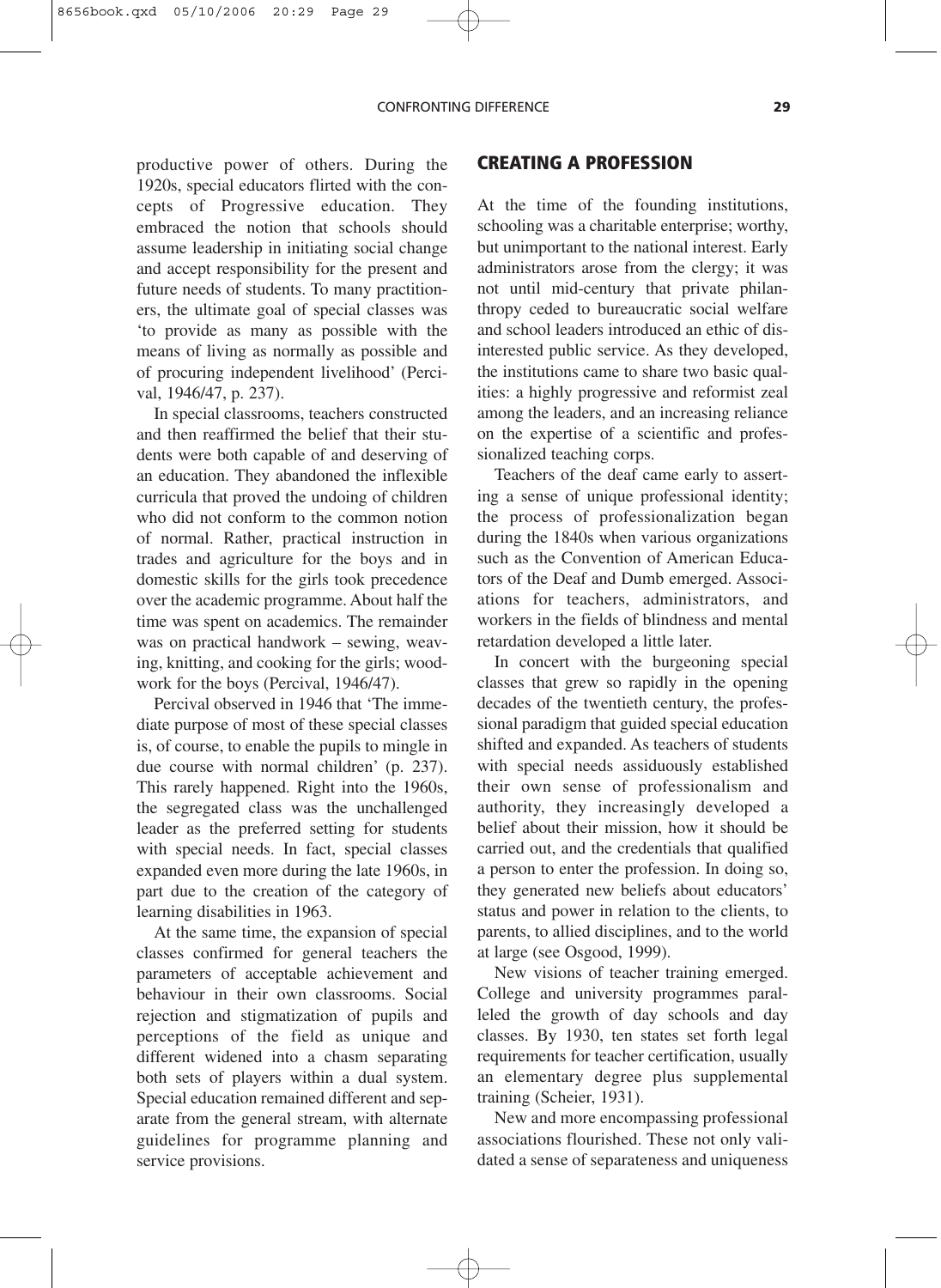among special educators as they struggled for recognition and acceptance in the world of public education, but also distanced special educators from their general education peers, setting them apart in terms of what they knew and how they saw themselves (see Osgood, 1999).

Because 'Pupils with dull minds, crippled bodies, speech defects, deafness, or twisted emotions came to school' (Laycock, 1937/38, p. 108), teachers had to respond to the complex interrelationships of social, emotional, and intellectual traits. It is not surprising that unique attributes quickly attached to special education teachers and expectations regarding their superior teaching skills and personal characters were set high. Writers pointed out that teachers should be selected on the basis of personality qualifications (Font, 1944/45). Samuel Laycock (1940/41) warned that the teacher of special classes should be 'emotionally mature and have a wholesome emotional life of her own' (p. 5). She could not be irritable or bad tempered, fussy or coddling, a selfpitier, not starved in her emotional life; rather, grown up in her sex life and free from frustration and conflict in her own life.

## CHANGING SCHOOL ADDRESSES

The 1960s, which marked large-scale political, social, and economic change in the context of many disenfranchised and marginalized groups, saw the modern rewriting of the special education script and the beginning of a genuine movement towards integration and desegregation. Parents, consumers, and advocates used the period's increased sensitivity to human and civil rights to promote the normalization philosophy, the 'handicappism' movement, and to mount a case against special education as it was practised at that time.

The United States has a long history of relying on legislative and judicial remedies for social issues, including special education. By 1930, 16 US states had passed legislation authorizing special education. By 1946, there

were well over a hundred laws directed toward the education of exceptional students (Martens, 1946). The 1960s witnessed a boom in legislation and generous funding provided for training personnel and implementing separate programmes. There was an upsurge of funding federally and by the states in the 1960s, as well as critical initiatives such as the President's Panel on Mental Retardation. However, critics chided still that 'One-half of the estimated 7,000,000 handicapped children in our nation are still not receiving special education services in our schools' (Gallagher, 1970, p. 712).

As the fervent egalitarianism and humanism of the 1960s created a new climate, the educational integration of students with disabilities became the central theme of special education. Vexatious questions about segregated instruction mounted, chiefly on the basis of efficacy studies on pupil outcomes. The reasoning of the Supreme Court in the 1954 *Brown* vs *Board of Education* decisions was widely cited in arguments against segregated classes. Calls by persons with disabilities and their advocates for increased participation grew more strident during the 1970s. The next decade introduced overarching and prescriptive federal legislation with the comprehensive enabling legislation (PL 94–142, the Education for All Handicapped Children Act) and the concept of the least restrictive environment, interpreted as mainstreaming.

Beginning in the early 1980s, waves of reform surged across the educational systems of many nations. One of the strongest and most basic of the reform efforts in general education revolved around ensuring educational equity and opportunity for all students. Special education quickly co-opted the voice of reform. Now the rallying cry of greater access to the mainstream was replaced by a much more complex note, that of full access to a restructured mainstream, encapsulated as inclusive schooling.

In its philosophical guise, inclusive schooling for students with special needs is grounded in quite specific conceptions of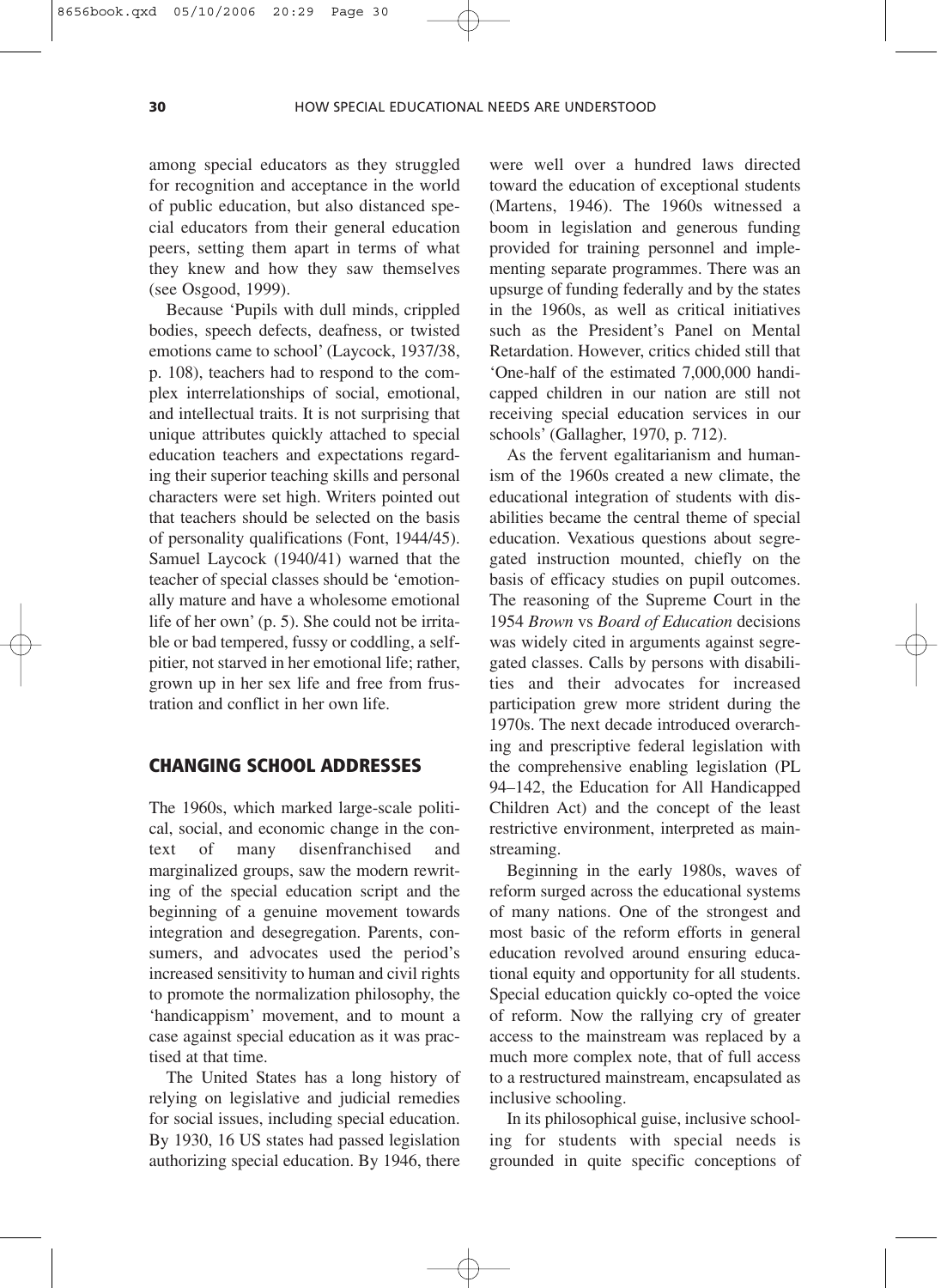social justice, ethics, and rights. These are an outgrowth of a liberal-democratic social philosophy focusing on individual civil rights, mobilizing the discourse of equity, and guided by axiomatic moral imperatives. Ultimately, as Barton (1999) observes, inclusion 'is about the transformation of a society and its formal institutional arrangements, such as education. This means changes in the values, priorities and policies that support and perpetuate practices of exclusion and discrimination' (p. 58). Operationalized, inclusive schooling aims to rid education of stubborn, long-standing inequalities through a revisualization of the organizational structures of schools.

Because location – a student's school address – has become a central motif of the inclusion movement in North America, inclusive schooling has become a code phrase for school restructuring. When inclusion was adapted from general school reforms, the basic constructs of individual rights and equity translated into 'sameness of treatment' which immediately mutated to 'sameness of experience'. Because sameness of experience has been interpreted by many as physical place, the question of location has become the hub of controversy and the podium for much emotional moralizing and value-laden stances.

In the early-1990s, the clarion call was for full inclusion. Advocates contended that it was more enlightened to alter the classroom and school structure to allow all children to gain an education there than to segregate some students in special settings. The area is complex and fluid. Today, full inclusion in general classrooms is not blanket policy; rather, there exist selective and pragmatic policies based on student needs and the capacity-building of school systems.

Certainly, inclusive schooling has moved from an idea to a conviction to become the dominant ideology in contemporary special education. But despite ideological and philosophical convictions, inclusion remains better accepted in the concept than in the practice. The undergirding philosophy is resilient and can be advocated unequivocally. When the ideology is transferred to the lived worlds of teachers and the hard realities of general classrooms, problems abound. Efforts to forge a fundamentally different educational framework for students with special needs are ambitious but school restructuring and reform efforts have failed to have the necessary impact on traditional school structures.

## POSTSCRIPT

As a complex and challenging area, special education is often shaped by emotional responses and historical and cultural beliefs. This brief survey of the major stepping stones in its development shows that over the decades as society has confronted difference, there has been a gradual humanizing attitude toward persons with disabilities manifested both as societal attitudes and as school addresses. It also points out that there are significant patterns of change, as well as patterns of continuity, in the history of special education.

Special education was established formally and permanently in the United States in 1818. The complex of institutions that rapidly arose predated education for normally developing students by decades and grew as essentially a dual system, quite separate from the general stream. However, the systems of service delivery produced by special education from 1817 onwards were not short-lived or static; they evolved and changed, producing new events and actions.

Almost from the time of Horace Mann's creation of the common schools, the public system was tested by student differences and the concern for bureaucratic efficiency. Educators embarked on sustained efforts to address the obstacles that student diversity meant to the organizational structures of the system. Rapidly, the troublesome matters of difference, deviance, and delinquency were addressed not through the general classrooms' assumption of the process, but through the mechanisms of ungraded and unruly class.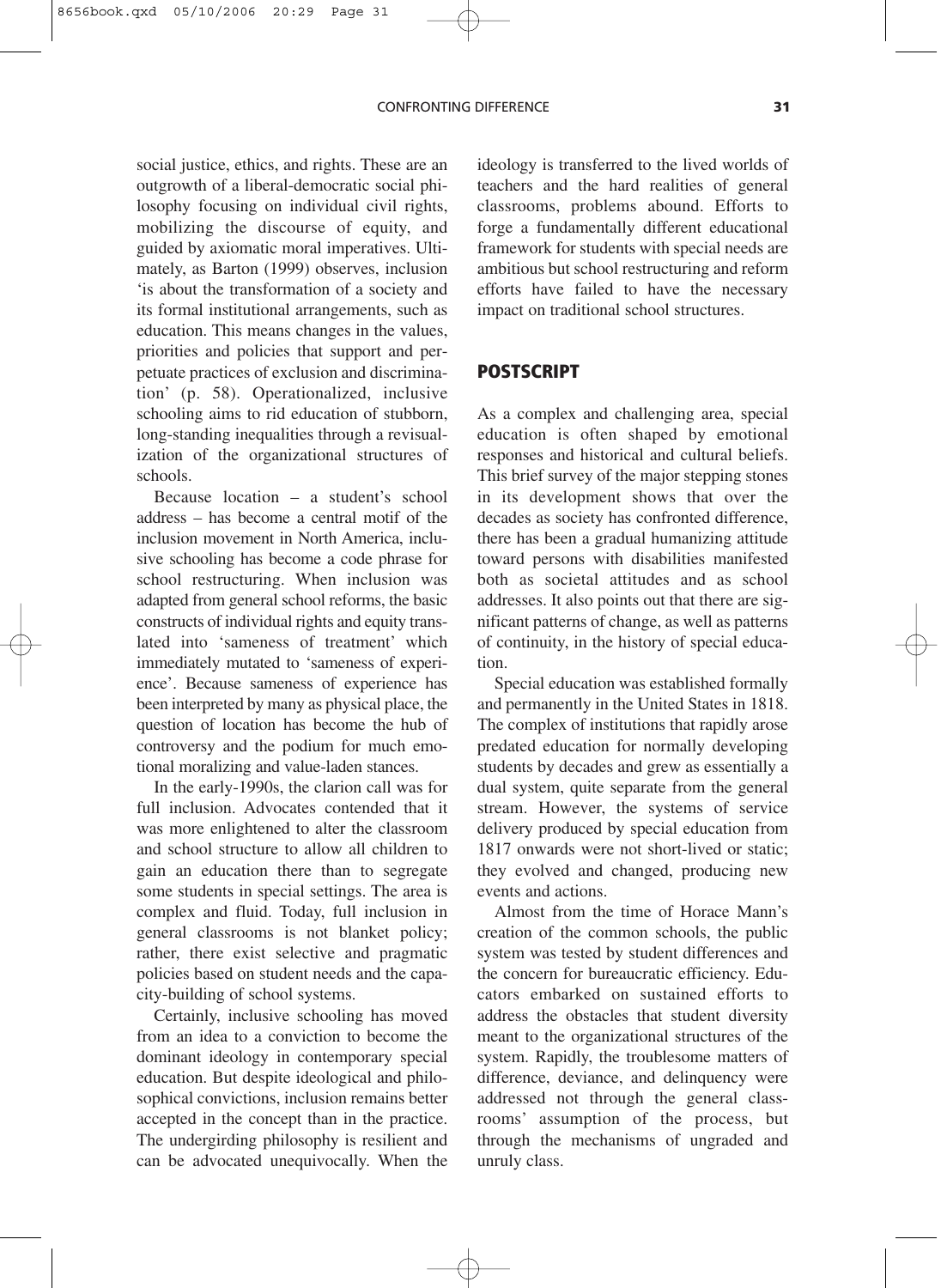At the dawn of the twentieth century, new medical and scientific knowledge, increasing social fears and a climate of interventionist social reform provided the historical context within which the end result was steadily increasing numbers of children identified as in need of special schooling. The growth of segregated settings in both numbers and importance provides vivid portraits of societal and educational perceptions of students with exceptionalities. Not only did the establishment of special classes illustrate how changing societal and educational conditions and priorities eroded the underpinnings of the common school movement, but also how those considered deviant and different were viewed by society.

Right into the 1960s, institutional settings and segregated classes remained the primary mechanisms for educating students with disabilities. However, in light of increasing concerns about social justice, equity, and individual civil rights within education, there occurred a massive remodelling of special education beginning in that decade. Agents of change challenged the persistence of traditional attitudes. Still, the intensification of the trend away from special classes answered not the education decision-making process but, rather, non-educational influences such as civil rights concerns.

In the current climate, special education is no longer viewed as a distant and not too respectable cousin of general education. Inclusive education makes children and youth with exceptionalities the concern of all involved in the school system. Today's inclusive schooling movement may be viewed as one more resolution to the matter of difference. For the moment, inclusion seems set to remain at the forefront of special education reform. Nevertheless, it must be recognized that for students with special needs, the ethic of universal provision remains an elusive dream and many issues remain unresolved. While it is almost universally conceded that people with disabilities have a natural and rightful place in society and that schools should mirror this broader commitment, the

dilemma that emerges is not just what such a commitment should mean but how to operationalize it and make it happen.

Special educators are perhaps more adept at advocacy than prophecy. While the concepts and practices we strive towards today may appear sophisticated and socially just, this may not be a permanent status. Solutions to the dilemma of difference and the resolutions of special education do not emerge out of a social vacuum. Today's reforms may indeed appear primitive to historians in another hundred years.

## **REFERENCES**

- Baker, H. J. (1949/50). Significance of individual items in case work. Journal of Exceptional Children, 16, 203–206.
- Barnard, H. (1852). Eulogy: Thomas Hopkins Gallaudet. American Annals of the Deaf and Dumb, <sup>4</sup>, 81–136.
- Barton, L. (1999). Market ideologies, education and the challenge. In H. Daniels & P. Garner (Eds.), World yearbook of education: Inclusive education (pp. 54–62). London: Kogan Page.
- Blatt, B. (1975). Toward an understanding of people with special needs. In J. M. Kauffman & J. S. Payne (Eds.), Mental retardation: Introduction and personal perspectives (pp. 388–427). Columbus, OH: Merrill.
- Cole, T. (1989). Apart or a part? Integration and the growth of British special education. Milton Keynes, UK: Open University Press.
- Dunscombe, C. (1836). Report upon the subject of education made to the Parliament of Upper Canada, 25 February 1836, through the Commissioners, Doctors Morrison and Bruce, appointed by a resolution of the House of Assembly in 1835 to obtain information upon the subject of education, etc. Upper Canada: M. C. Reynolds.
- Fernald, W. (1912). History of the treatment of the feebleminded. Boston, MA: Geo. H. Ellis.
- Font, M. M. (1944/45). Who is the exceptional child? Journal of Exceptional Children, 11, 19–20.
- Gallagher, J. J. (1970). Unfinished educational tasks: Thoughts on leaving government service. Exceptional Children, 37, 709–716.
- Gallaudet, T. H. (1836). The duty and advantages of affording instruction to the deaf and dumb. In E. J. Mann, The deaf and dumb: Or, a collection of articles relating to the condition of deaf mutes, and the principal asylums devoted to their instruction (pp. 217–231). Boston, MA: D. K. Hitchcock.